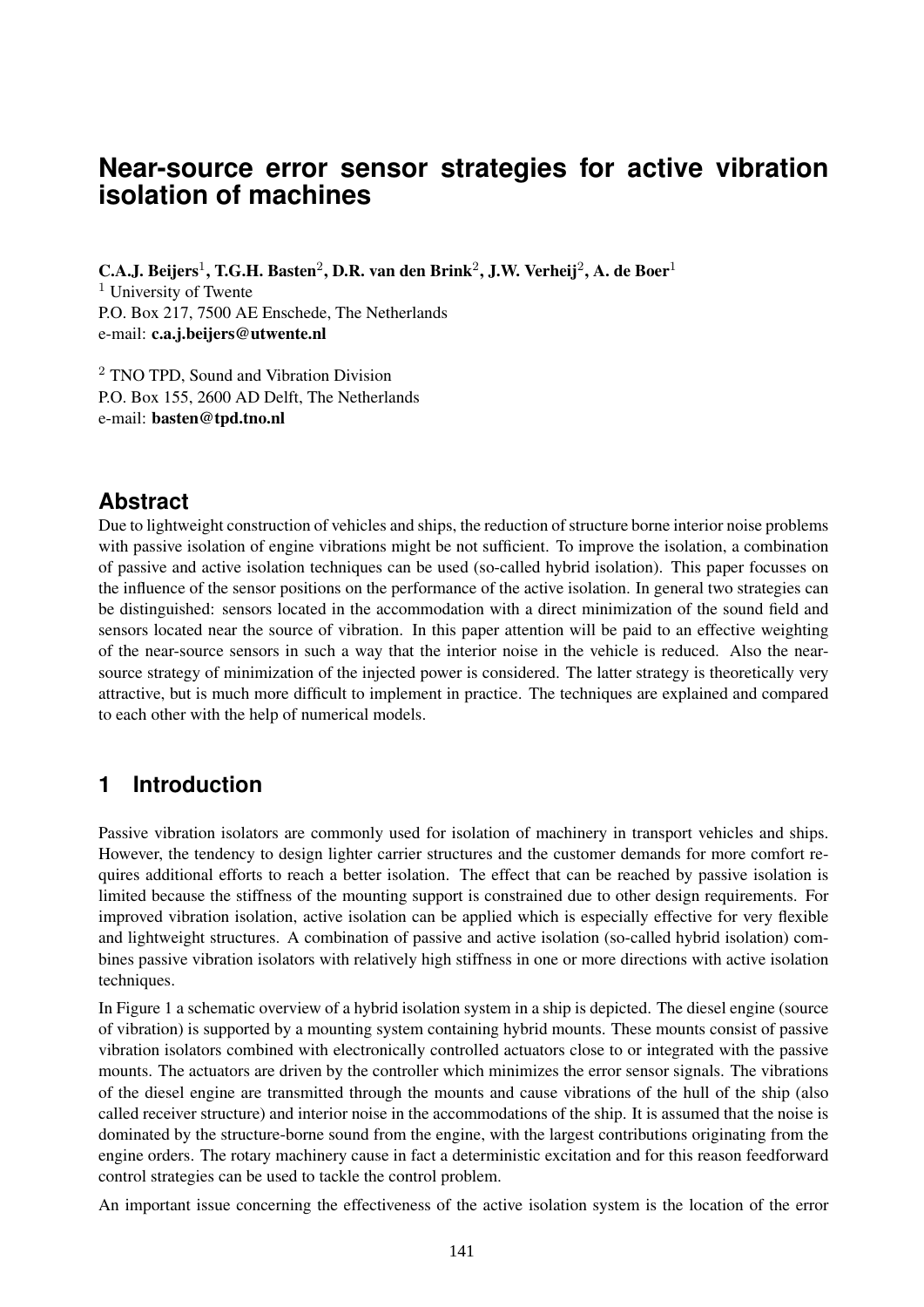

Figure 1: A schematic overview of a hybrid isolation system for a ship engine.

sensors. In Figure 1 the sensors are located at two different places. For instance microphones can be located in the accommodation itself and used as error sensors to reduce the measured sound field directly (so-called far-field sensors). This is an Active Structural Acoustic Control (ASAC) approach because the controller minimizes the interior sound fields measured by the microphones by influencing the structural behavior of the receiver structure with the actuators. Another option is to place error sensors (e.g. accelerometers) near the source of vibration (so-called near-source sensors). The advantage is that it is far more easy to implement (easier implementation and less wiring with respect to the sensors) and besides that, it may be possible to define a more global measure of the total sound field in the whole ship and a more global reduction can be achieved. The first approach will only result in a reduction of the sound field in the accommodation where the error sensors are placed, whereas in a accommodation elsewhere in the ship the noise level is not necessarily reduced.

Winberg, Johansson and Lago showed that the first approach with use of far-field error microphones works quite well to reduce the noise in a passenger compartment in a boat at the first and second blade pass frequencies of the propeller and some engine orders. The results were obtained with simulations with measured transfer functions [1]. Using near-source error sensors at the mounts in one direction resulted in no reduction of the interior noise. Because of the multi-directional nature of the structure-borne sound transmission, the use of vibration transducers close to hybrid mounts (near-source sensors) has shown to give disappointing noise reductions in the accommodation. The vibrations are attenuated in the direction of the sensors, but still structure-borne sound is transmitted in the other directions. Also results of on board experiments with error microphones in the accommodation were presented [2].

This paper focusses on the use of near-source sensor strategies to achieve noise reduction in the far-field (e.g. accommodations in a ship). Two types of near-source sensor strategies are considered:

- minimization of the transmitted power to the receiver structure;
- weighting of the near-source vibration sensors based on responses of a set of well-chosen far-field sensors.

The first approach has already been studied in literature for simple receiver models, like e.g. Pan, Hansen and Pan [3].

First the theory is described to determine the passive and active response of the theoretical models of hybrid isolation systems. After that the different control strategies are analyzed and presented. The conditions for using a near-source sensor strategy based on weighting of the near-source sensor with a far-field approach are considered in more detail.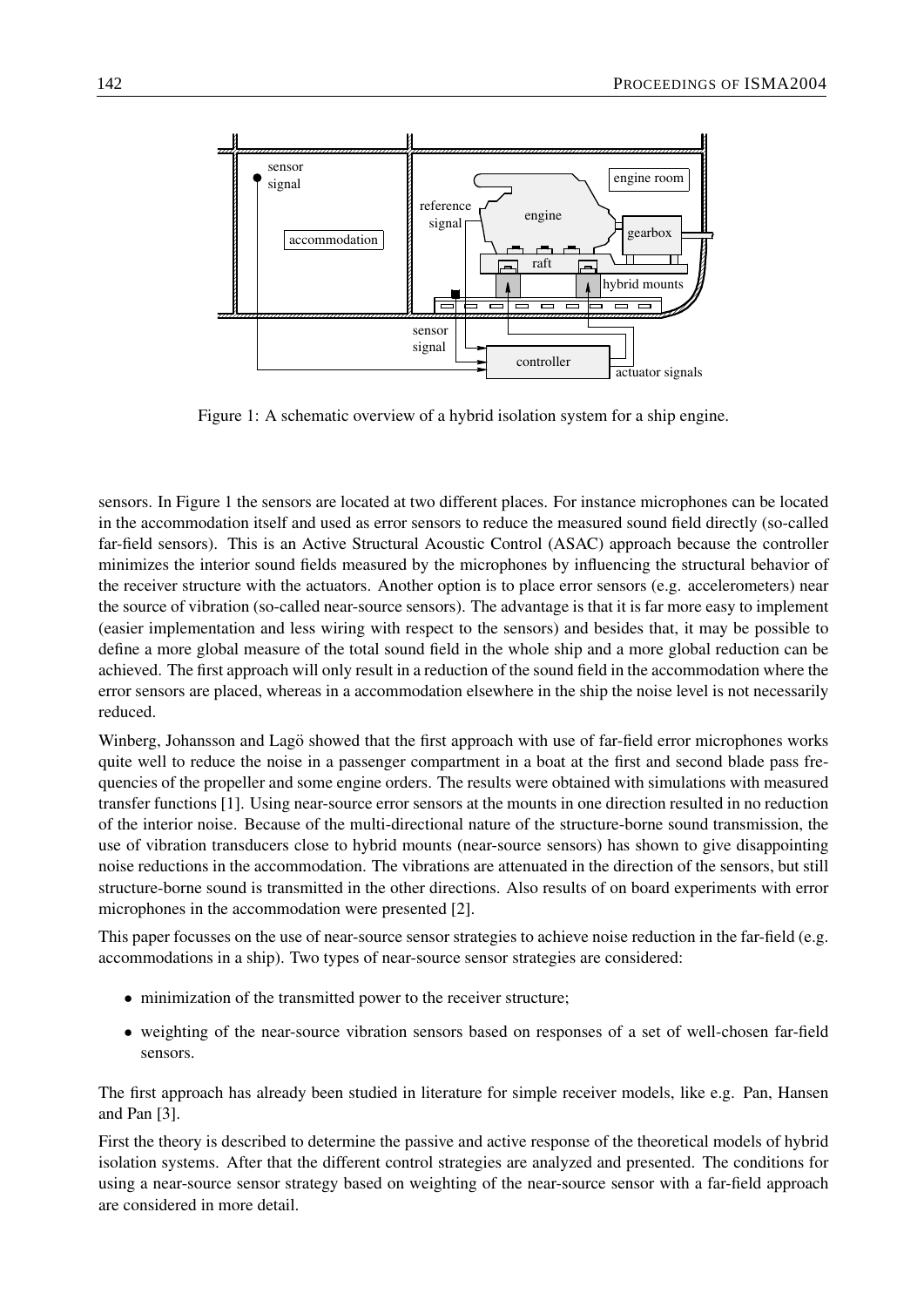

Figure 2: General model of a hybrid isolation system.

## **2 Theory: the dynamics**

Considering hybrid isolation systems, in general three different components are analyzed: a source (the source of vibration, e.g. engine or a gearbox), a mounting support system and a receiver structure (like e.g. the vehicle or ship). In the approach presented in this paper, the source will be represented by a set of excitation forces on the top of the mounts. The dynamics of the whole hybrid isolation system is described by a mobility and impedance matrix approach at the different connection points (junctions) of the components. This type of approach allows an easy implementation of different models of the components (e.g. numerical or analytical models or even experimentally determined impedances of different mountings) and is adapted from a similar model presented by Gardonio, Elliott and Pinnington [4, 5].

### **2.1 Model description**

In Figure 2 a complete model of a hybrid isolation system is depicted. Each vector (force and velocity) contains six components: three components in the translational directions and three components in the rotational directions. The total velocity vector  $v_{ms}$  and the total disturbance force vector  $f_d$  at the top or the source side of the mount force are written respectively as

$$
\mathbf{v}_{ms} = \begin{Bmatrix} \mathbf{v}_{ms}^1 \\ \mathbf{v}_{ms}^2 \\ \vdots \\ \mathbf{v}_{ms}^k \end{Bmatrix} \qquad \mathbf{f}_d = \begin{Bmatrix} \mathbf{f}_{d}^1 \\ \mathbf{f}_{d}^2 \\ \vdots \\ \mathbf{f}_{d}^k \end{Bmatrix}, \qquad (1)
$$

where the number in the superscript represents the mount number. In the same way the other total velocity and force vectors are written as

$$
\mathbf{v}_{mr} = \begin{Bmatrix} \mathbf{v}_{mr}^{1} \\ \mathbf{v}_{mr}^{2} \\ \vdots \\ \mathbf{v}_{mr}^{k} \end{Bmatrix} \qquad \mathbf{f}_{mr} = \begin{Bmatrix} \mathbf{f}_{mr}^{1} \\ \mathbf{f}_{mr}^{2} \\ \vdots \\ \mathbf{f}_{mr}^{k} \end{Bmatrix} \qquad \mathbf{v}_{r} = \begin{Bmatrix} \mathbf{v}_{r}^{1} \\ \mathbf{v}_{r}^{2} \\ \vdots \\ \mathbf{v}_{r}^{k} \end{Bmatrix} \qquad \mathbf{f}_{r} = \begin{Bmatrix} \mathbf{f}_{r}^{1} \\ \mathbf{f}_{r}^{2} \\ \vdots \\ \mathbf{f}_{r}^{k} \end{Bmatrix}, \qquad (2)
$$

where  $v_{mr}$  and  $f_{mr}$  the velocity and force vector at the receiver or bottom side of the mount respectively and  $v_r$  and  $f_r$  the velocity and force vector on the receiver structure.

The dynamics of the mounting system is described by impedance matrices according to [6]:

$$
\mathbf{f}_d = \mathbf{Z}_{m11}\mathbf{v}_{ms} + \mathbf{Z}_{m12}\mathbf{v}_{mr} \tag{3}
$$

$$
\mathbf{f}_{mr} = \mathbf{Z}_{m21}\mathbf{v}_{ms} + \mathbf{Z}_{m22}\mathbf{v}_{mr} + \mathbf{T}_a\mathbf{f}_a,\tag{4}
$$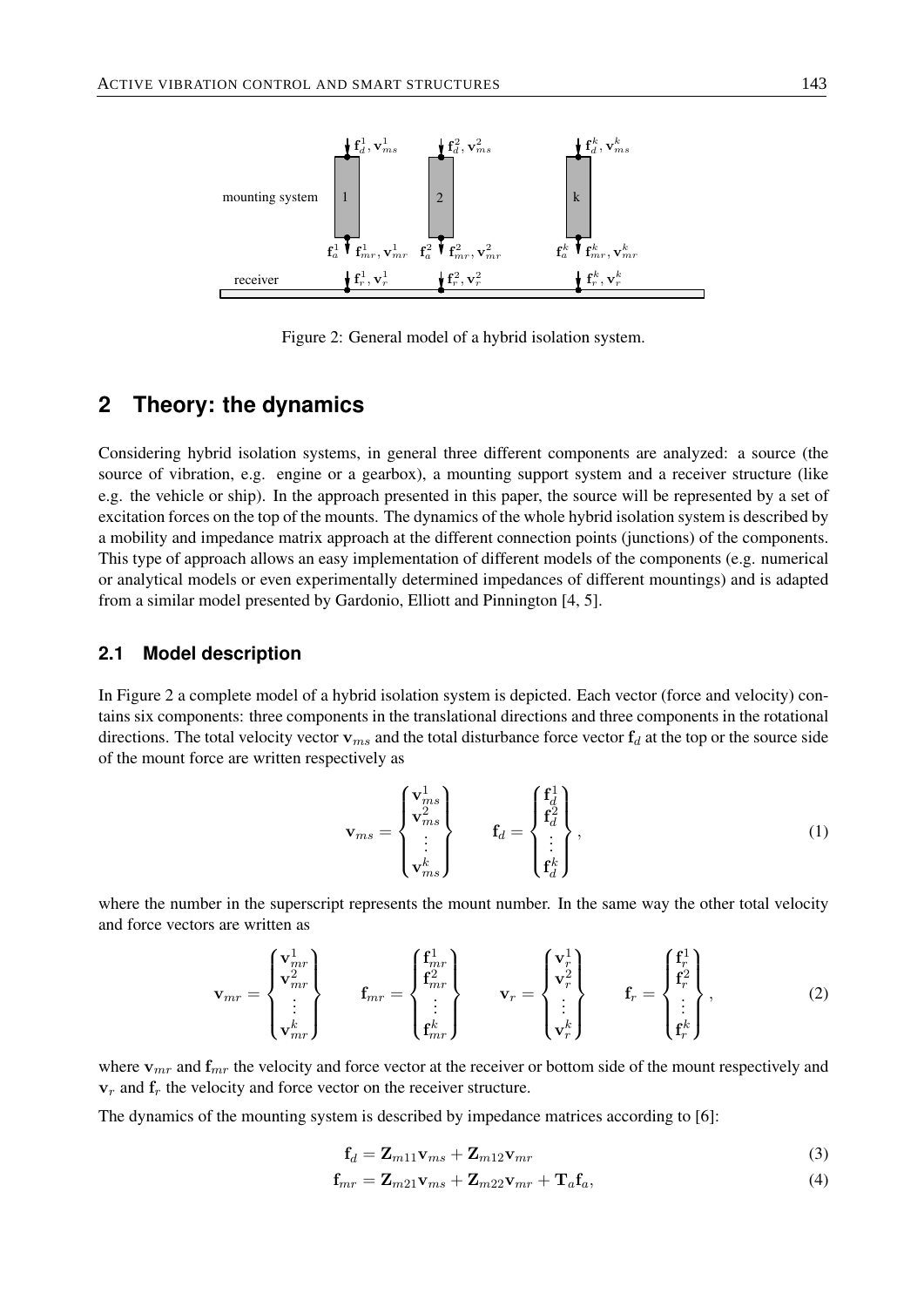where  $\mathbf{Z}_{m11}$  and  $\mathbf{Z}_{m22}$  are the blocked dynamic driving point impedance matrices at the top and bottom side of the mounting support respectively,  $\mathbf{Z}_{m12}$  and  $\mathbf{Z}_{m21}$  the blocked dynamic transfer impedance matrices of the mounting support,  $T_a$  a transformation matrix to define the degrees of freedom which are actuated and  $f_a$  the vector with actuator forces. The actuator forces are assumed to act at the bottom only of each mount as depicted in Figure 2. The dynamics of the receiver structure is determined with a mobility matrix approach according to

$$
\mathbf{v}_r = \mathbf{Y}_r \mathbf{f}_r,\tag{5}
$$

with  $Y_r$  the mobility matrix of the receiver structure. The dynamics of the total isolation system is determined by coupling the derived expressions of the dynamics of the components by demanding continuity for the velocity vectors and equilibrium for the force vectors at the junctions

$$
\mathbf{T} \mathbf{f}_{mr} = -\mathbf{f}_r \qquad \mathbf{T} \mathbf{v}_{mr} = \mathbf{v}_r, \tag{6}
$$

where  $T$  is a transformation matrix to transfer the local coordinate system, for which equation (3) is derived, to the coordinate system of the receiver structure. With help of the derived equations, all velocities and forces at the junctions of the total hybrid isolation system can be written as function of the disturbance force vector  $f_d$  and the actuator force vector  $f_a$ 

$$
\mathbf{v}_{ms} = \left(\mathbf{Z}_{m11}^{-1} + \mathbf{Z}_{m11}^{-1} \mathbf{Z}_{m12} \mathbf{T}^{-1} \mathbf{Y}_r \mathbf{T} \mathbf{H}_1\right) \mathbf{f}_d + \left(\mathbf{Z}_{m11}^{-1} \mathbf{Z}_{m12}^{-1} \mathbf{T}^{-1} \mathbf{Y}_r \mathbf{T} \mathbf{H}_2\right) \mathbf{f}_a,\tag{7}
$$

$$
\mathbf{v}_{mr} = -\mathbf{T}^{-1}\mathbf{Y}_r\mathbf{T}\mathbf{H}_1\mathbf{f}_d - \mathbf{T}^{-1}\mathbf{Y}_r\mathbf{T}\mathbf{H}_2\mathbf{f}_a,\tag{8}
$$

$$
\mathbf{v}_r = -\mathbf{Y}_r \mathbf{T} \mathbf{H}_1 \mathbf{f}_d - \mathbf{Y}_r \mathbf{T} \mathbf{H}_2 \mathbf{f}_a,\tag{9}
$$

$$
\mathbf{f}_{mr} = \mathbf{H}_1 \mathbf{f}_d + \mathbf{H}_2 \mathbf{f}_a \tag{10}
$$

$$
\mathbf{f}_r = -\mathbf{T} \mathbf{H}_1 \mathbf{f}_d - \mathbf{T} \mathbf{H}_2 \mathbf{f}_a,\tag{11}
$$

with

$$
\mathbf{H}_{1} = \left[\mathbf{I} - \left(\mathbf{Z}_{m21}\mathbf{Z}_{m11}^{-1}\mathbf{Z}_{m12} - \mathbf{Z}_{m22}\right)\mathbf{T}^{-1}\mathbf{Y}_{r}\mathbf{T}\right]^{-1}\mathbf{Z}_{m21}\mathbf{Z}_{m11}^{-1},\tag{12}
$$

$$
\mathbf{H}_2 = \left[ \mathbf{I} - \left( \mathbf{Z}_{m21} \mathbf{Z}_{m11}^{-1} \mathbf{Z}_{m12} - \mathbf{Z}_{m22} \right) \mathbf{T}^{-1} \mathbf{Y}_r \mathbf{T} \right]^{-1} \mathbf{T}_a.
$$
 (13)

#### **2.2 Dynamics of mounting support**

The dynamics of the mounting system is described by an impedance matrix formulation according to equations (3) and (4). The dynamic behavior is described with the velocity vector  $\mathbf{v}_{ms}$  and the force vector  $\mathbf{f}_d$ at the top of the mount and the velocity vector  $v_{mr}$  and the force vector  $f_{mr}$  at the bottom of the mount. In this way wave effects and non-rigid sources and receivers are taken into account when it is assumed that the velocities and forces are frequency dependent. In general rubber vibration isolators are used for passive isolation of the source. The impedance matrices of this kind of isolators can be determined experimentally or in a numerical way. It is noticed that the number of degrees of freedom for each end of the isolator is six, which implies that the size of the impedance matrices is  $k \times 6$  by  $k \times 6$ , where k is the number of mounts. The transfer of structure-borne sound is a multidirectional phenomenon that is correctly described in this way. The impedance matrices can be determined in different ways, e.g. by measurements [7] or by numerical simulations [8]. In this paper models of four simple beams are used for which the impedance matrices are derived with the Finite Element package ANSYS. The actuators act in the axial direction of the bottom side of each mount, see Figure 2.

#### **2.3 Dynamics of the receiver structure**

Hybrid isolation systems for heavy machinery in vehicles have quite complex receiver structures. TNO TPD built a small-scale laboratory arrangement that, as a vibratory system, has sufficient complexity to offer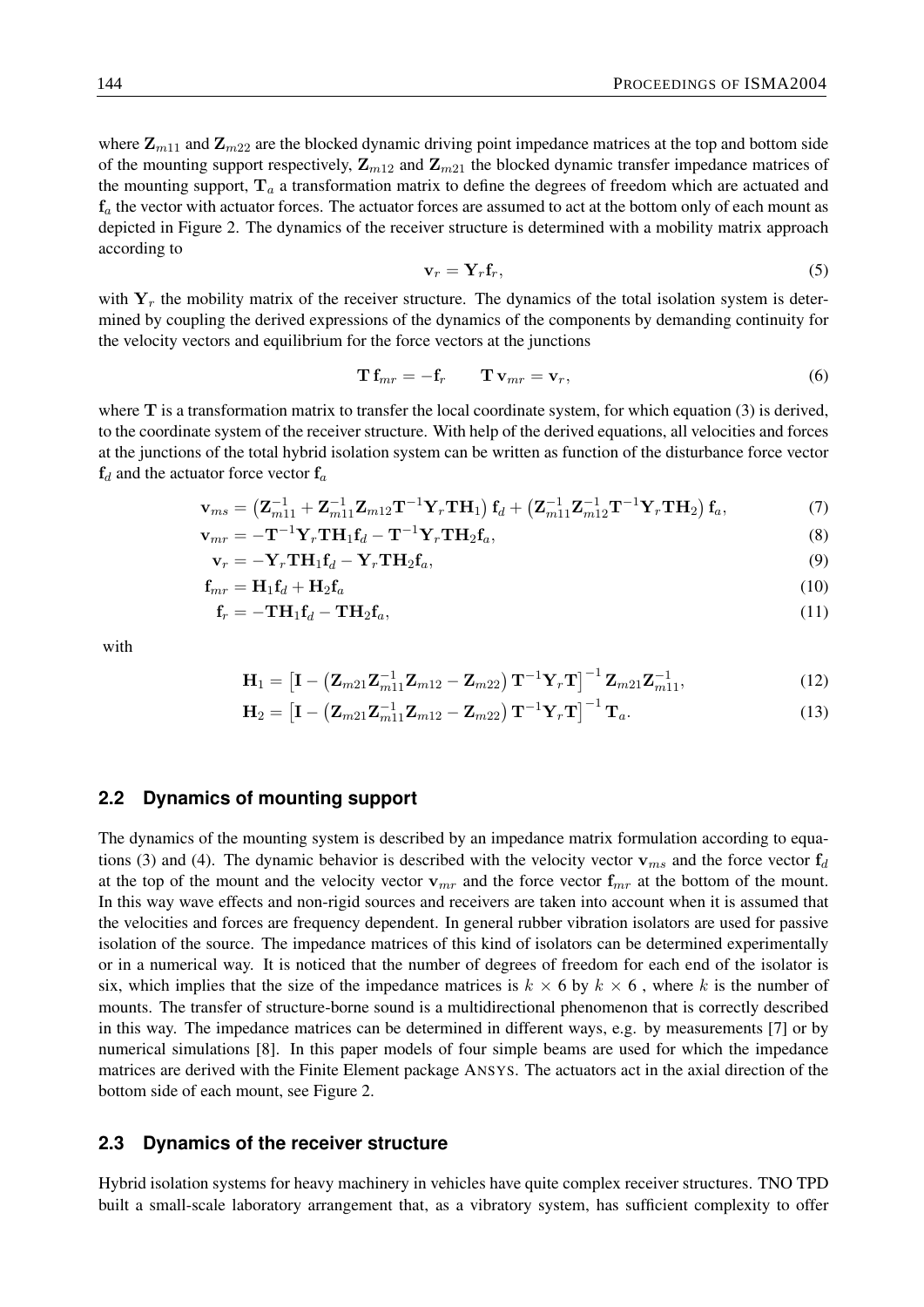

Figure 3: Sketch of the hybrid isolation model with far-field sensor set at TNO TPD.

some difficulties representative for a hybrid isolation system in a ship. It is shown in Figure 3. The test arrangement was designed to develop and test different active isolation strategies and as a demonstration setup for an operational hybrid isolation system. The test setup is simple enough to be modeled using numerical techniques like the finite element method. These numerical simulations are useful to analyze the influence of for example actuator and sensor positions and other physical properties on the performance of the hybrid isolation system. Earlier work on this laboratory arrangement related with actuator and sensor configurations has been published by Basten and Verheij [9].

For a fast computation of the different frequency response functions the receiver structure is modeled with the finite element package ANSYS to compute the eigenfrequencies and eigenmodes. The result of the finite element analysis is imported in MATLAB, where the different frequency response functions are computed, the isolation components (source, mounting system and receiver structure) are coupled with each other and the hybrid isolation response is calculated for the different defined sensor sets [10].

#### **2.3.1 Equations of motion**

For an undamped system the equation of motion which is composed and solved by the finite element package, is written as:

$$
M\ddot{u} + Ku = f \tag{14}
$$

with M the mass matrix (size  $n \times n$ ), K the stiffness matrix (size  $n \times n$ ), f the external force vector and u and  $\ddot{u}$  the vectors with the displacements and accelerations at all n degrees of freedom of the model respectively. With the assumption that the system is excited harmonically, the response can be expressed as  $u(t) = ue^{j\omega t}$  (where u the amplitude of the displacement and  $\omega$  the angular frequency) the homogeneous form of equation (14) results in an eigenvalue problem. Solving this equation results in the matrix  $\Omega$  which is a diagonal matrix with on the i<sup>th</sup> location the natural frequency  $\omega_i$  and the modal matrix  $\Phi$  which is a matrix with corresponding eigenmodes in each column. The modal matrix is normalized to the mass matrix. The solution of u for each frequency can now be written in the form of a modal superposition according to

$$
\mathbf{u} = \mathbf{\Phi}\mathbf{q},\tag{15}
$$

where q the vector with modal participations. Substituting equation (15) in equation (14) and solving for the generalized coordinate q yields:

$$
-\omega^2 \mathbf{q} + \mathbf{\Omega}^2 \mathbf{q} = \mathbf{\Phi}^{\mathrm{T}} \mathbf{f} \,, \tag{16}
$$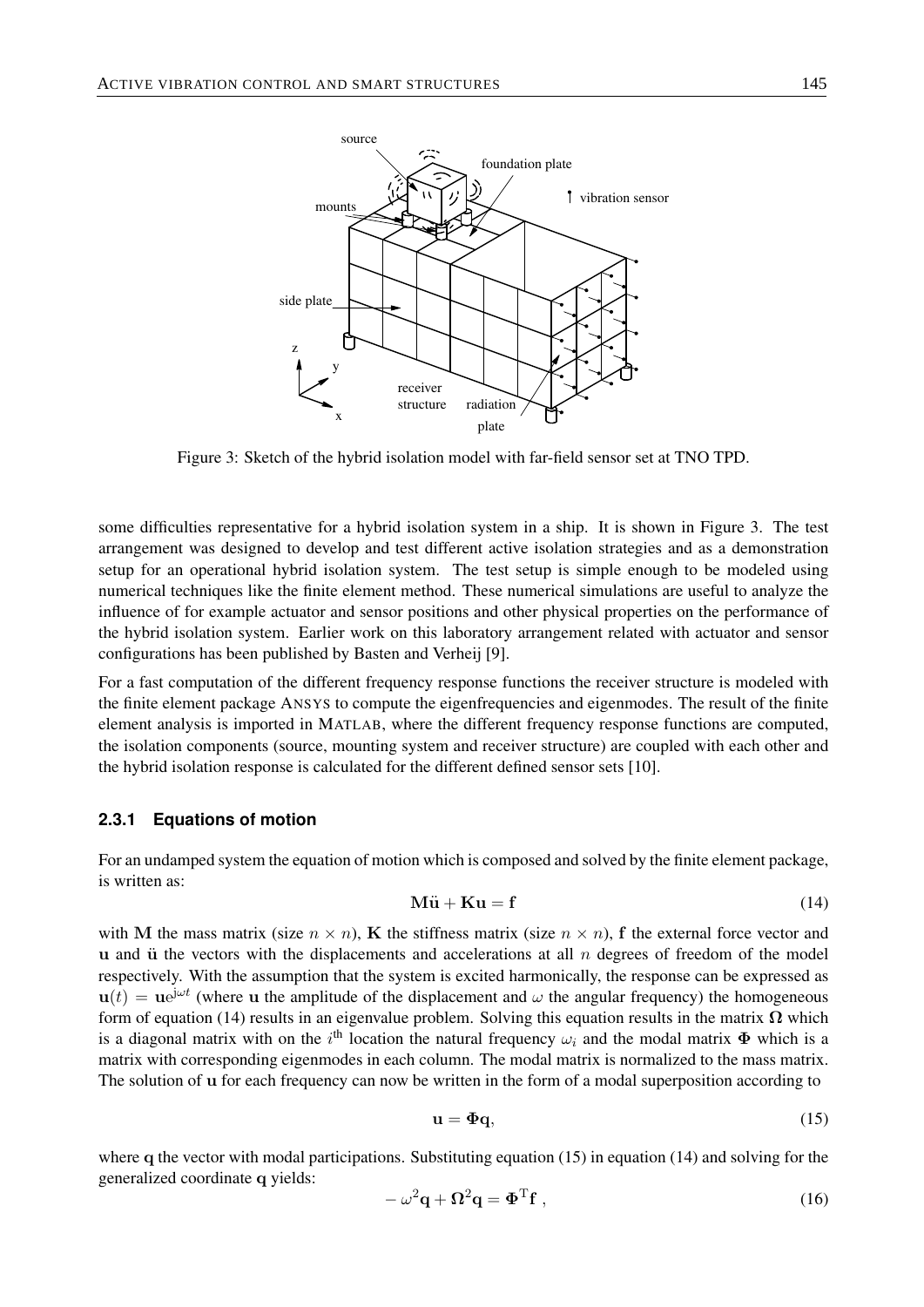where  $(.)^T$  indicates the transpose of the vector or matrix. In the receiver structure several damping mechanisms play a role: structural damping of the plate and beam material, damping caused by welds and connections and damping caused by interaction with the surrounding environment. The latter effect causes excitation of the air by the structural vibrations resulting in radiated sound power which is experienced as noise in the receiver structure. All these damping effects are taken into account with help of the definition with a structural damping coefficient (or loss factor)  $\eta$ . The equations of motion can subsequently be written as

$$
-\omega^2 \mathbf{q} + (1 + j\eta) \mathbf{\Omega}^2 \mathbf{q} = \mathbf{\Phi}^{\mathrm{T}} \mathbf{f} \,. \tag{17}
$$

#### **2.3.2 Truncated modal expansion and residual flexibility**

The derived equations of motion are determined without omitting information in the modal expansion. However, already a good estimate of the response in a certain frequency band is obtained when only modes with an eigenfrequency in or close to the frequency band of interest are taken into account. This truncation may lead to large errors, especially in driving point frequency response functions (like e.g. driving point mobilities). The accuracy of the modal expansion can be improved with the concept of residual flexibility [11]. The dynamic response in a frequency band  $[0, \omega_b]$  is determined by substitution of the modal participations described by equation (17) into equation (15) according to

$$
\mathbf{u} = \sum_{i=1}^{m} \phi_i q_i + \sum_{i=m+1}^{n} \phi_i q_i, \qquad q_i = \frac{\phi_i^{\mathrm{T}} \mathbf{f}}{(1+j\eta)\,\omega_i^2 - \omega^2},\tag{18}
$$

where  $q_i$  the  $i^{\text{th}}$  modal participation and  $\phi_i$  mode i. The modal expansion is truncated to m modes  $(m \ll n)$ , so the error in prediction of the response u is described by the contribution of the modes  $m + 1$  to n. The maximum frequency of interest  $\omega_b$  is much smaller than the eigenfrequencies for modes satisfying  $i > m$ and the response can be approximated by

$$
\mathbf{u} \approx \sum_{i=1}^{m} \frac{\phi_i \phi_i^{\mathrm{T}} \mathbf{f}}{(1+j\eta)\omega_i^2 - \omega^2} + \sum_{i=m+1}^{n} \frac{\phi_i \phi_i^{\mathrm{T}} \mathbf{f}}{(1+j\eta)\omega_i^2}.
$$
 (19)

The second term at the right hand side of the equation is often called the *residual term*. As the next step, the static response  $u_0$  can be written as a modal expansion by substitution of  $\omega = 0$  in equation (18) and taken into account that no structural damping occurs in the static situation

$$
\mathbf{u}_0 = \sum_{i=1}^m \frac{\phi_i \phi_i^{\mathrm{T}} \mathbf{f}}{\omega_i^2} + \sum_{i=m+1}^n \frac{\phi_i \phi_i^{\mathrm{T}} \mathbf{f}}{\omega_i^2}.
$$
 (20)

With this result, equation (19) becomes:

$$
\mathbf{u} \approx \sum_{i=1}^{m} \frac{\phi_i \phi_i^{\mathrm{T}} \mathbf{f}}{(1+j\eta)\omega_i^2 - \omega^2} + \frac{\mathbf{u}_0}{(1+j\eta)} - \sum_{i=1}^{m} \frac{\phi_i \phi_i^{\mathrm{T}} \mathbf{f}}{(1+j\eta)\omega_i^2}.
$$
 (21)

This implies an extra static analysis when the residual mode is taken into account.

With the derived equations the response at different nodal locations of the receiver structure can be determined. The complete mobility matrix  $Y_r$  is composed (see equation (5)) by computation of the receiver velocities at all degrees of freedom that connect the mounts with the receiver structure for a unity excitation force f in each degree of freedom at each mount (described by the excitation force vector f). In the same way mobility matrices for the positions of the vibrational sensors are calculated

$$
\mathbf{v}_s = \mathbf{Y}_{rs} \mathbf{f}_r,\tag{22}
$$

where  $v_s$  a vector with responses of vibration sensors at specified locations of the receiver structure and  $Y_{rs}$ the corresponding mobility matrix.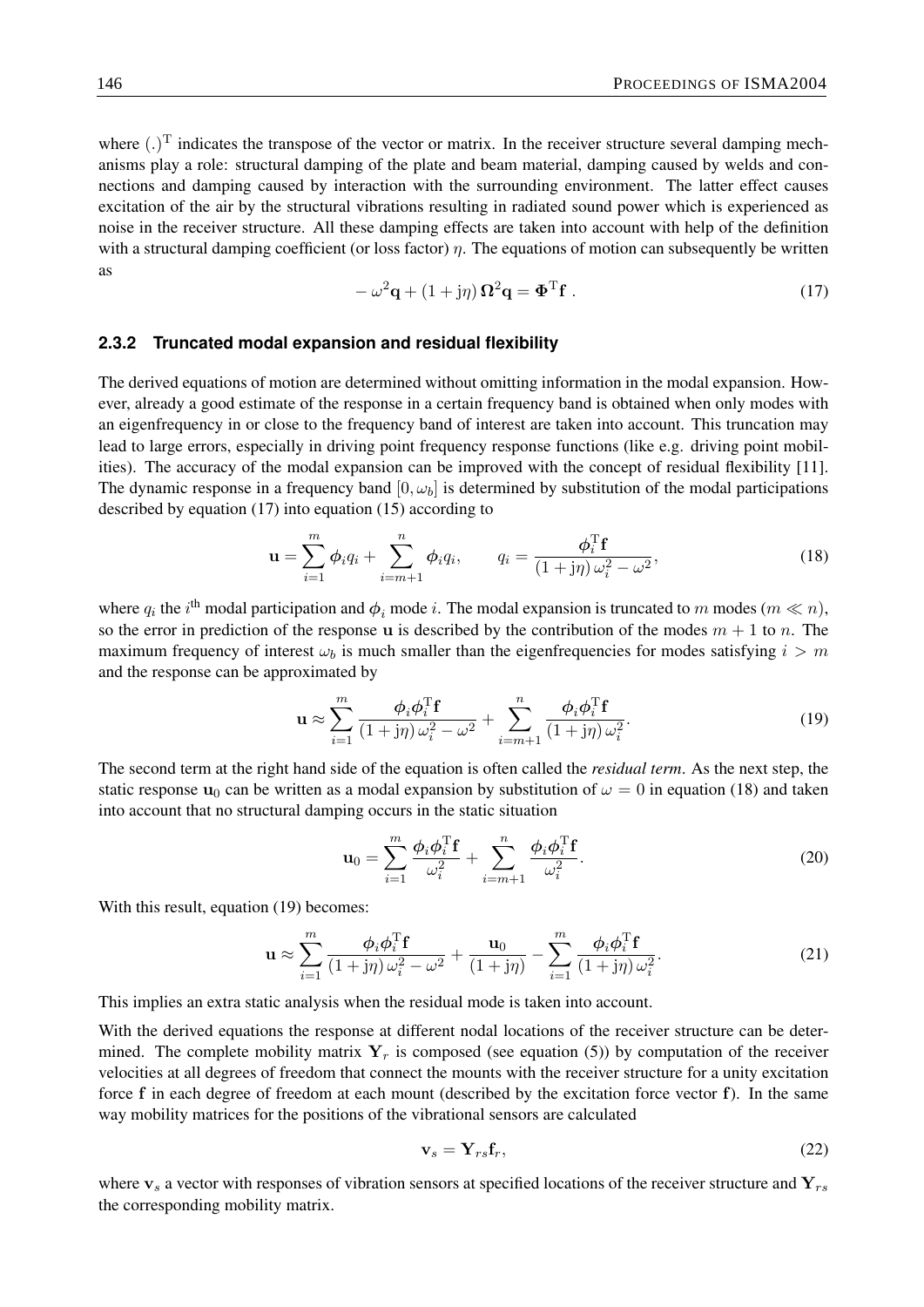## **3 Sensor strategies**

The dominant excitations of rotary machinery like engines and gearboxes in lightweight vehicles are mostly deterministic and characterized by the engine orders. The excitation is assumed to be harmonic and narrow band feedforward control strategies can be used to tackle the control problem. The reference signal used by the controller is in this case a tacho-signal measured at the engine. The controller uses the reference signal and drives the actuators in such a way that the cost function based on the sum of the squared amplitudes of the sensor responses [12] is minimized:

$$
J = \mathbf{v}_s^{\mathrm{H}} \mathbf{v}_s = \sum_{i=1}^{N} |v_s(i)|^2,
$$
\n(23)

where N the number of sensors and  $(.)^H$  the complex conjugate transpose. The sensor response can be written as a function of the disturbance force vector  $f_d$  and the actuator force vector  $f_a$  according to

$$
J = \left(\mathbf{H}_p \mathbf{f}_d + \mathbf{H}_s \mathbf{f}_a\right)^{\mathrm{H}} \left(\mathbf{H}_p \mathbf{f}_d + \mathbf{H}_s \mathbf{f}_a\right),\tag{24}
$$

where  $H_p$  the primary transfer function representing the transfer from the disturbance force to the sensor response and  $H<sub>s</sub>$  the secondary transfer function representing the transfer from the actuator forces to the sensor response. The error criterion is written in the so-called Hermitian quadratic form, which in general is expressed as

$$
J = \mathbf{f}_a^{\mathrm{H}} \mathbf{A} \mathbf{f}_a + \mathbf{f}_a^{\mathrm{H}} \mathbf{b} + \mathbf{b}^{\mathrm{H}} \mathbf{f}_a + c,\tag{25}
$$

where

$$
\mathbf{A} = \mathbf{H}_s^{\mathrm{H}} \mathbf{H}_s \tag{26}
$$

$$
\mathbf{b} = \mathbf{H}_s^{\mathrm{H}} \mathbf{H}_p \mathbf{f}_d \tag{27}
$$

$$
c = \mathbf{f}_d^{\mathrm{H}} \mathbf{H}_p^{\mathrm{H}} \mathbf{H}_p \mathbf{f}_d \tag{28}
$$

The optimum actuator force that minimizes the quadratic error criterion is

$$
\mathbf{f}_a^{\text{opt}} = -\mathbf{A}^{-1}\mathbf{b} \tag{29}
$$

and the corresponding minimum sensor response is

$$
\mathbf{v}_s^{\text{opt}} = c - \mathbf{b}^{\text{H}} \mathbf{A}^{-1} \mathbf{b}.
$$
 (30)

### **3.1 Vibration sensors**

In case of vibration isolation, vibrations sensors are placed at the receiver structure. The error criterion described by these sensors can also be written in the Hermitian quadratic form. The response of the vibration sensor set is written as

$$
\mathbf{v}_s = \mathbf{Y}_{rs} \mathbf{f}_r,\tag{31}
$$

where  $Y_{rs}$  is the mobility matrix from the receiver forces at the junctions to the sensors located at the receiver structure. The primary and secondary transfer functions are determined by equations (11) and (31) resulting in

$$
\mathbf{H}_p = -\mathbf{Y}_{rs}\mathbf{T}\mathbf{H}_1 \qquad \mathbf{H}_s = -\mathbf{Y}_{rs}\mathbf{T}\mathbf{H}_2. \tag{32}
$$

The optimum actuator force can now be calculated as described by equations (26) till (29).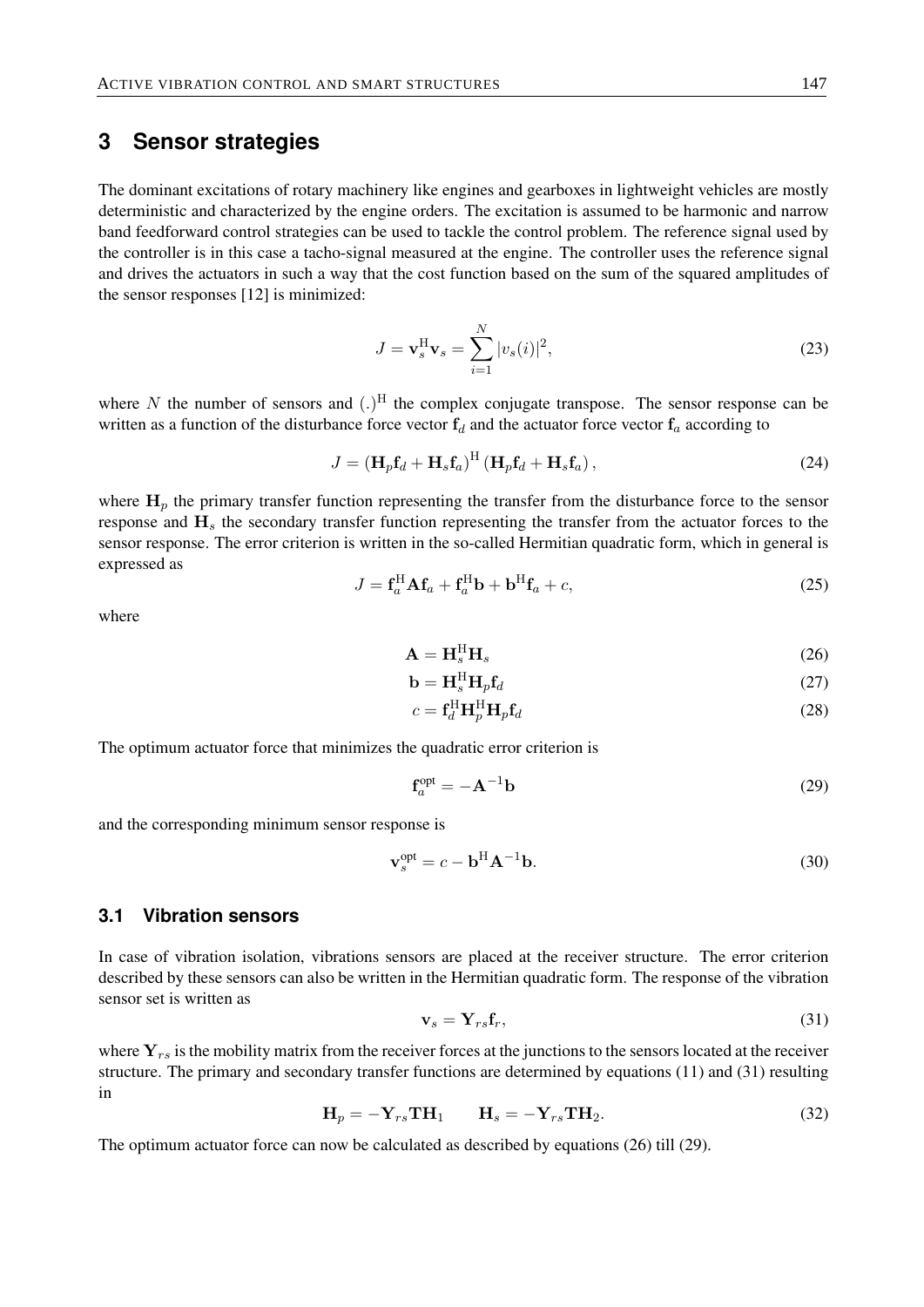#### **3.2 Transmitted power**

The transmitted power from the source to the receiver structure is a measure of the energy content of the complete receiver structure. For this reason, this quantity is an interesting error criterion for active isolation and is determined by

$$
J = P_t = \frac{1}{2} \text{Re} \left( \mathbf{f}_r^{\text{H}} \mathbf{v}_r \right) = \frac{1}{4} \left( \mathbf{f}_r^{\text{H}} \mathbf{v}_r + \mathbf{v}_r^{\text{H}} \mathbf{f}_r \right), \tag{33}
$$

where  $P_t$  the transmitted power. With the help of equations (9) and (11) the transmitted power is written in a Hermitian quadratic form with the coefficients (see equation (25)):

$$
\mathbf{A} = \frac{1}{4} \left( \mathbf{H}_2^{\mathrm{H}} \mathbf{T}^{\mathrm{H}} \mathbf{Y}_r \mathbf{T} \mathbf{H}_2 + \mathbf{H}_2^{\mathrm{H}} \mathbf{T}^{\mathrm{H}} \mathbf{Y}_r^{\mathrm{H}} \mathbf{T} \mathbf{H}_2 \right)
$$
(34)

$$
\mathbf{b} = \frac{1}{4} \left( \mathbf{H}_{2}^{\mathrm{H}} \mathbf{T}^{\mathrm{H}} \mathbf{Y}_{r} \mathbf{T} \mathbf{H}_{1} + \mathbf{H}_{2}^{\mathrm{H}} \mathbf{T}^{\mathrm{H}} \mathbf{Y}_{r}^{\mathrm{H}} \mathbf{T} \mathbf{H}_{1} \right) \mathbf{f}_{d}
$$
(35)

$$
\mathbf{c} = \frac{1}{4} \mathbf{f}_d^{\mathrm{H}} \left( \mathbf{H}_1^{\mathrm{H}} \mathbf{T}^{\mathrm{H}} \mathbf{Y}_r \mathbf{T} \mathbf{H}_1 + \mathbf{H}_1^{\mathrm{H}} \mathbf{T}^{\mathrm{H}} \mathbf{Y}_r^{\mathrm{H}} \mathbf{T} \mathbf{H}_1 \right) \mathbf{f}_d \tag{36}
$$

#### **3.3 Weighting of near-source sensors**

In practice the transmitted power is difficult to measure and is ill-conditioned due to its sensitivity to phase errors [5]. Besides that, interface forces and velocities have to be measured simultaneously, both in three translational and in three angular directions, which is not very attractive. For this reason another sensor strategy is considered based on weighting near-source sensor signals with a measured transfer matrix.

A far-field sensor set is located e.g. in the accommodations of the ship (e.g. microphones) and a nearsource sensor set is located near the engine. As the next step a weighting matrix between the two sensor sets is measured. In the real-life application only the near-source sensor set is applied and weighted by the weighting matrices which are determined in advance. The procedure how to implement such a weighting matrix will be explained. The dynamics of the total isolation system can be written in terms of one mobility matrix:

$$
\begin{Bmatrix}\n\mathbf{v}_d \\
\mathbf{v}_a \\
\mathbf{v}_{ns} \\
\mathbf{v}_{fs} \\
\mathbf{v}_c\n\end{Bmatrix} = \begin{bmatrix}\n\mathbf{Y}_{dd} & \mathbf{Y}_{da} & \mathbf{Y}_{dns} & \mathbf{Y}_{dfs} & \mathbf{Y}_{dc} \\
\mathbf{Y}_{ad} & \mathbf{Y}_{aa} & \mathbf{Y}_{ans} & \mathbf{Y}_{afs} & \mathbf{Y}_{ac} \\
\mathbf{Y}_{nsd} & \mathbf{Y}_{nsa} & \mathbf{Y}_{nsns} & \mathbf{Y}_{nsfs} & \mathbf{Y}_{nsc} \\
\mathbf{Y}_{fsd} & \mathbf{Y}_{fsa} & \mathbf{Y}_{fsns} & \mathbf{Y}_{fsfs} & \mathbf{Y}_{fsc} \\
\mathbf{Y}_{cd} & \mathbf{Y}_{ca} & \mathbf{Y}_{cns} & \mathbf{Y}_{css} & \mathbf{Y}_{cc}\n\end{bmatrix} \begin{Bmatrix}\n\mathbf{f}_d \\
\mathbf{f}_a \\
\mathbf{f}_{ns} \\
\mathbf{f}_{fs} \\
\mathbf{f}_s \\
\mathbf{f}_s \\
\mathbf{f}_c\n\end{Bmatrix},
$$
\n(37)

where  $v_d$  and  $f_d$  the velocities and forces at the upper side locations of the mounting system,  $v_a$  and  $f_a$ the velocities and forces at the actuator positions,  $v_{ns}$  and  $f_{ns}$  the velocities and forces at the near-source sensor locations,  $v_{fs}$  and  $f_{fs}$  the velocities and forces at the far-field sensor locations and  $v_c$  and  $f_c$  the velocities and forces at the remaining part of the receiver structure. The corresponding partial mobilities are also depicted in the full receiver mobility matrix. When it is assumed that only disturbance forces act on top of the mounting system and actuator forces act at the connection points of the mounts with the receiver structure, the response at the two sensor sets can be written as:

$$
\begin{Bmatrix} \mathbf{v}_{ns} \\ \mathbf{v}_{fs} \end{Bmatrix} = \begin{bmatrix} \mathbf{Y}_{nsd} & \mathbf{Y}_{nsa} \\ \mathbf{Y}_{fsd} & \mathbf{Y}_{fsa} \end{bmatrix} \begin{Bmatrix} \mathbf{f}_d \\ \mathbf{f}_a \end{Bmatrix} . \tag{38}
$$

When the disturbance and actuator force vectors are combined, the following equations result:

$$
\mathbf{v}_{ns} = \mathbf{Y}_{nsda} \mathbf{f}_{da},\tag{39}
$$

$$
\mathbf{v}_{fs} = \mathbf{Y}_{fsda}\mathbf{f}_{da}.\tag{40}
$$

With these two equations, the far-field sensor response can be written as function of the near-source sensor response according to

$$
\mathbf{v}_{fs} = \mathbf{W}_v \mathbf{v}_{ns} = \mathbf{Y}_{fsda} \mathbf{Y}_{nsda}^+ \mathbf{v}_{ns},\tag{41}
$$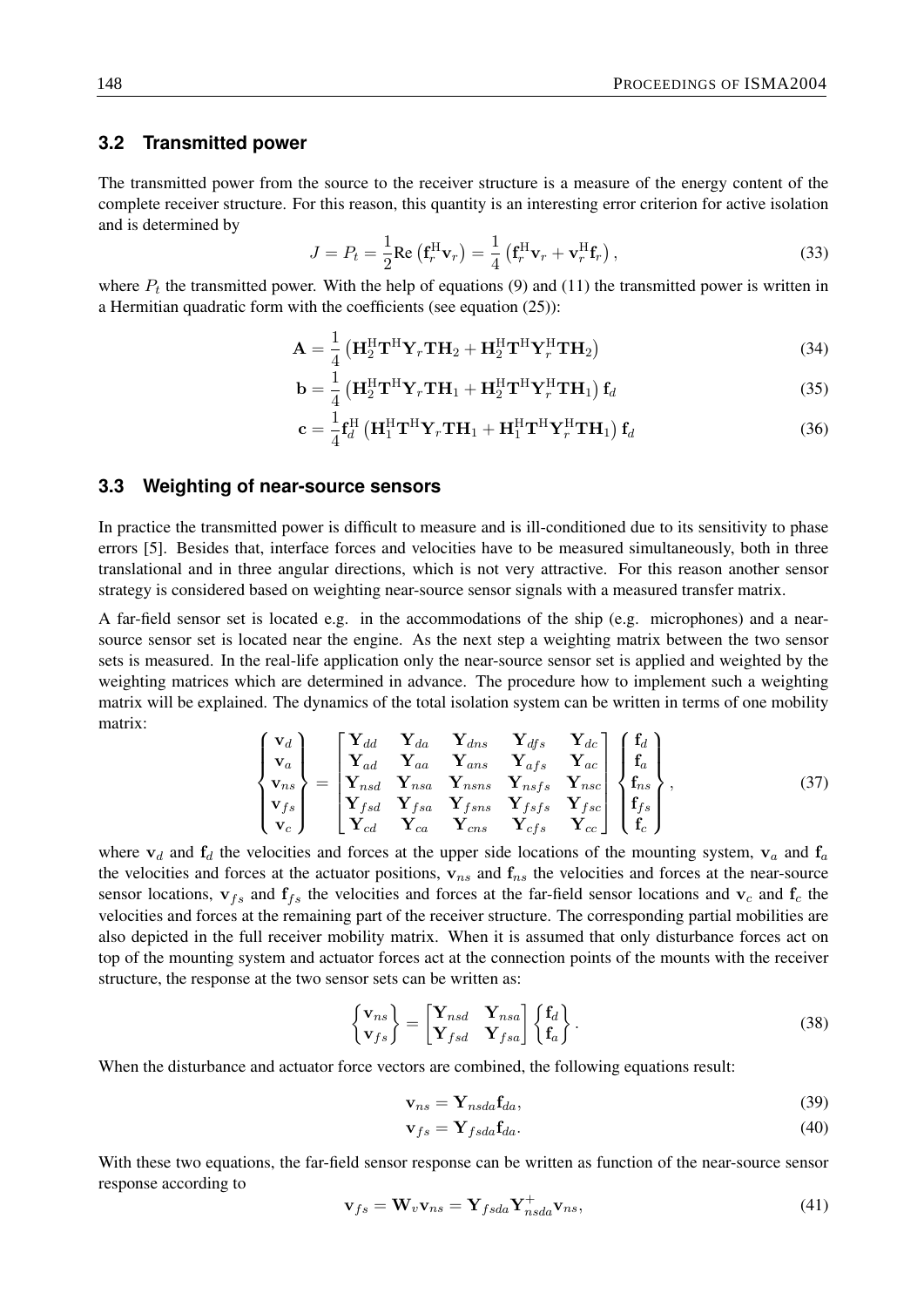where  $W_v$  a weighting matrix of the near-source sensor response and  $(.)^+$  indicates the pseudo-inverse. Considering the pseudo-inverse of the mobility matrix  $Y_{nsda}$ , the number of near-source sensors must be at least equal to the sum of the number of independent excitation forces (or the number of mounts time the number of degrees of freedom per mount) and actuators, else the pseudo-inverse of an ill-conditioned matrix is calculated.

However, considering equation (41) this type of weighting matrix is difficult to implement in a practical isolation system because the result depends on the actuator forces. These actuator forces are, generally speaking, varying with operational conditions and not easy to determine. For this reason it is necessary to define a weighting matrix which is valid for all excitations. With the help of equation (38) the far-field sensor response can be written as function of the near-source sensor response and actuator forces

$$
\mathbf{v}_{fs} = \left(-\mathbf{Y}_{fsd}\mathbf{Y}_{nsd}^{+}\mathbf{Y}_{nsa} + \mathbf{Y}_{fsa}\right)\mathbf{f}_{a} + \mathbf{Y}_{fsd}\mathbf{Y}_{nsd}^{+}\mathbf{v}_{ns}.
$$
\n(42)

The mobilities are determined like in equation (32) according to:

$$
\mathbf{Y}_{nsd} = -\mathbf{Y}_{rms}\mathbf{TH}_1 \qquad \qquad \mathbf{Y}_{fsd} = -\mathbf{Y}_{rfs}\mathbf{TH}_1,\tag{43}
$$

$$
\mathbf{Y}_{nsa} = -\mathbf{Y}_{rns} \mathbf{TH}_2 \qquad \qquad \mathbf{Y}_{fsa} = -\mathbf{Y}_{rfs} \mathbf{TH}_2,\tag{44}
$$

where  $Y_{rms}$  denotes the mobility matrix to the near-source sensor set of the receiver structure and  $Y_{rms}$ denotes the mobility matrix to the far-field sensor set of the receiver structure. Considering equation (42) in more detail it is seen that the far-field sensor set, besides a weighting matrix multiplied with the near-source sensor response, depends on the actuator forces. However, for the SISO case (single input and single output, meaning one sensor and one actuator) with just one disturbance force component, it can easily been seen that the first term at the left-hand side of the equation reduces to zero. This implies that the actuator force influence is zero for all actuator forces. For a MIMO system (multiple sensors and actuators) with multiple independent disturbance directions this is not so straight-forward. Taken a closer look at the influence of the actuator force results in:

$$
-\mathbf{Y}_{fsd}\mathbf{Y}_{nsd}^{+}\underbrace{\mathbf{Y}_{nsa}\mathbf{f}_{a}}_{\mathbf{Y}_{nsa}} + \underbrace{\mathbf{Y}_{fsa}\mathbf{f}_{a}}_{\mathbf{Y}_{fsa}} = \mathbf{0},
$$
\n
$$
(45)
$$

where  $\mathbf{v}_{nsa}$  denotes the near-source sensor response due to the actuator forces,  $\mathbf{f}_d^{eq}$  $\mathcal{C}_d^{eq}$  denotes a disturbance force vector that is equivalent with the near-source sensor response due to the actuator forces and  $v_{fsa}$  denotes the far-field sensor response due to the actuator forces. However, equation (45) is only valid under certain circumstances, namely when  $Y_{nsd}$  is well conditioned for a reliable pseudo-inversion. The conditioning of this transfer matrix from the disturbance to the near-source sensor response depends on the number and position of the sensors. A necessary condition is that the number of near-source sensors must be at least equal to the number of disturbance forces, or in general at least equal to the number of mounts times 6. With the condition that the matrix  $Y_{nsd}$  is well conditioned, the far-field sensor response depends only on the near-field response according to

$$
\mathbf{v}_{fs} = \mathbf{W}_v \mathbf{v}_{ns} = \mathbf{Y}_{fsd} \mathbf{Y}_{nsd}^+ \mathbf{v}_{ns} \,. \tag{46}
$$

#### **3.3.1 Determination of weighting matrix** W<sub>v</sub>

Generally speaking, a hybrid isolation system in a ship has to perform for a broad range of operational conditions like different running speeds and power. The excitation of the system, in the model characterized by the disturbance force vector  $f_d$ , is different for these situations as well as the actuator forces determined by the controller. The weighting matrix for the near-source sensors must be valid for all these different disturbances caused by the engine. In practice, the weighting matrix is determined 'off-line', meaning that the influence of the different disturbances are measured under different operational conditions before implementation of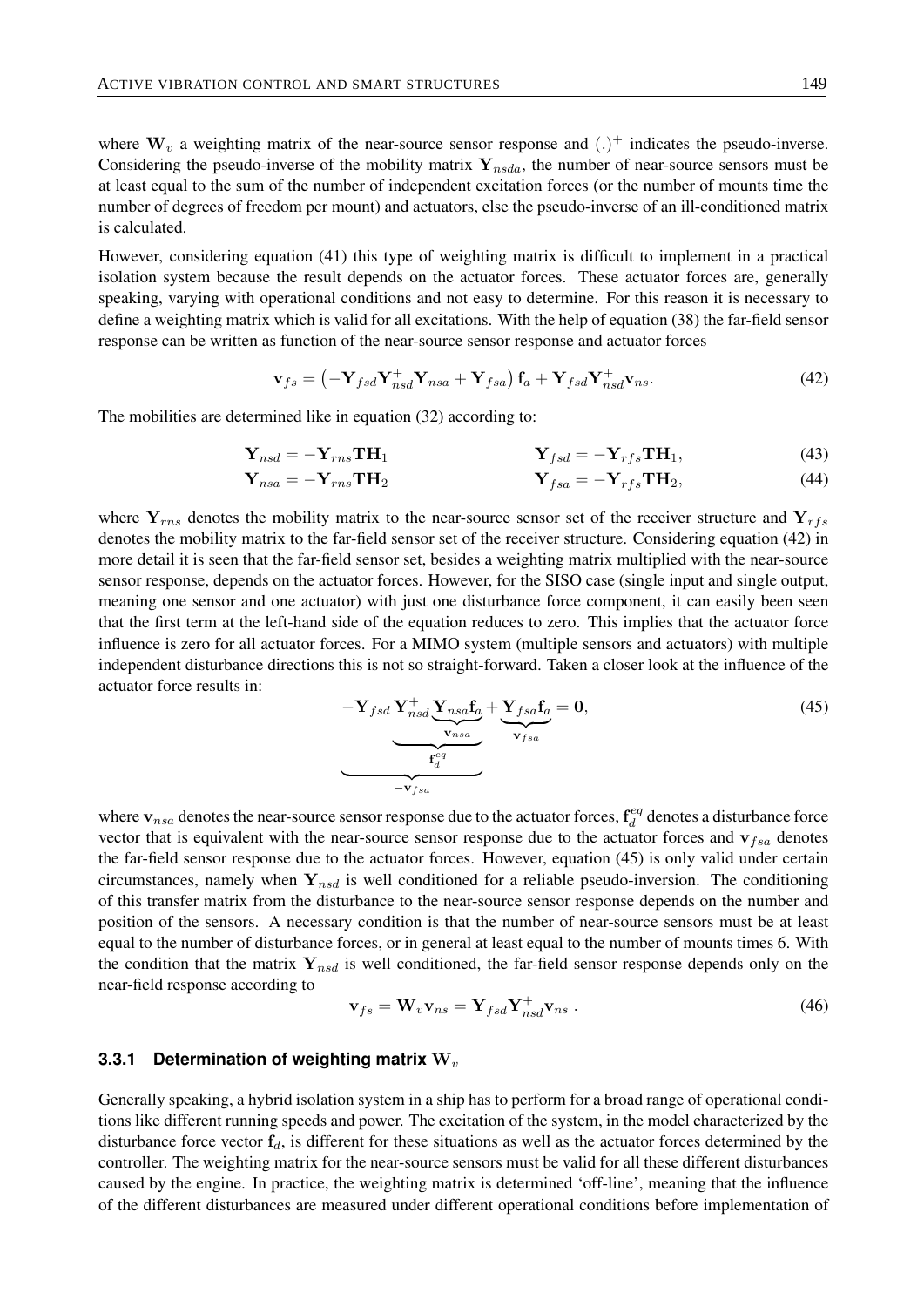the active isolation system. In other words, a set of near-source sensors and a set of well-chosen far-field sensors are placed in the ship and the responses of both sensor sets are measured for  $\dot{\gamma}$  different operational conditions. The responses for each disturbance case of the near-source sensor set are stored in the matrix  $V_{ns}$  (number of near-source sensors  $\times j$ ) and the far-field sensor  $V_{fs}$  (number of far-field sensors  $\times j$ ), after which the weighting matrix can be determined as shown by Basten, v.d. Brink and Verheij [13] according to

$$
\mathbf{W}_v = \mathbf{V}_{fs} \mathbf{V}_{ns}^+.
$$
\n(47)

For a reliable prediction of the weighting matrix, the number of experiments must at least be equal to the number of near-source sensors and in fact must be at least be equal to the number of independent disturbance forces. The error criterion can now be determined according to

$$
J = \mathbf{v}_{fs}^{\mathrm{H}} \mathbf{v}_{fs} = \mathbf{v}_{ns}^{\mathrm{H}} \mathbf{W}_{v}^{\mathrm{H}} \mathbf{W}_{v} \mathbf{v}_{ns} = \mathbf{v}_{ns}^{\mathrm{H}} \mathbf{W} \mathbf{v}_{ns}.
$$
 (48)

In this paper only numerical results are presented, and it is assumed that six independent forces and moments act on the top of each mount. The number of experiments must be at least equal to the number of mounts times six, and is simulated by choosing a random disturbance force vector.

## **4 Numerical simulations**

The theory as described in the previous sections is implemented for a numerical model of a laboratory setup that is to a certain extent representative for a realistic carrier structure like a ship, see Figure 3. The two different types of near-source cost functions are considered and compared with each other: minimization of the transmitted power to the receiver structure and minimization of a weighted near-source sensor set. Two different weighted near-source sensor sets are considered.

### **4.1 Model**

In Figure 3 a sketch of the laboratory setup used for experiments and numerical simulations is depicted. Different components are distinguished like a source, four mounts, and a receiver structure. The receiver structure consists of stiffened steel plates and beams and its overall dimensions are approximately 1.75 m  $\times$  $0.9 \text{ m} \times 0.85 \text{ m}$  and the plate thicknesses are 3 mm for the foundation plate and side plate and 2 mm for the radiation plate. The mounts are modeled as rigid pedestals for the simulations results presented.

Modal analysis shows that in the frequency range of 0 till 1000 Hz the receiver structure has about 250 eigenfrequencies. The mode shapes at low frequencies are characterized as global modes, while the modes at higher frequencies are characterized by local deformations of the structure. This behavior in combination with the relatively high modal density in the frequency range of interest makes this setup a representative test structure for research of hybrid vibration isolation systems in ships. The far field receiver response which is considered in the simulations is based on 25 equally distributed vibrations sensors on the radiation plate (see Figure 3).

## **4.2 Minimization of transmitted power**

The minimization of transmitted power is an interesting error criterion for active isolation purposes, because it is directly related with the total energy content of the carrier structure. This implies that minimization of the transmitted power in practice results in minimization of the sum of the kinetic and potential energy. In Figure 4(a) the foundation plate is depicted with the disturbance forces (three unity forces in the translational directions and three unity moments in the rotational directions of each mount) and the actuator forces (one force in axial direction of each mount). In Figure 4(b) three responses are shown: the passive response of the far-field sensors, the active response of the far-field sensors when the transmitted power is minimized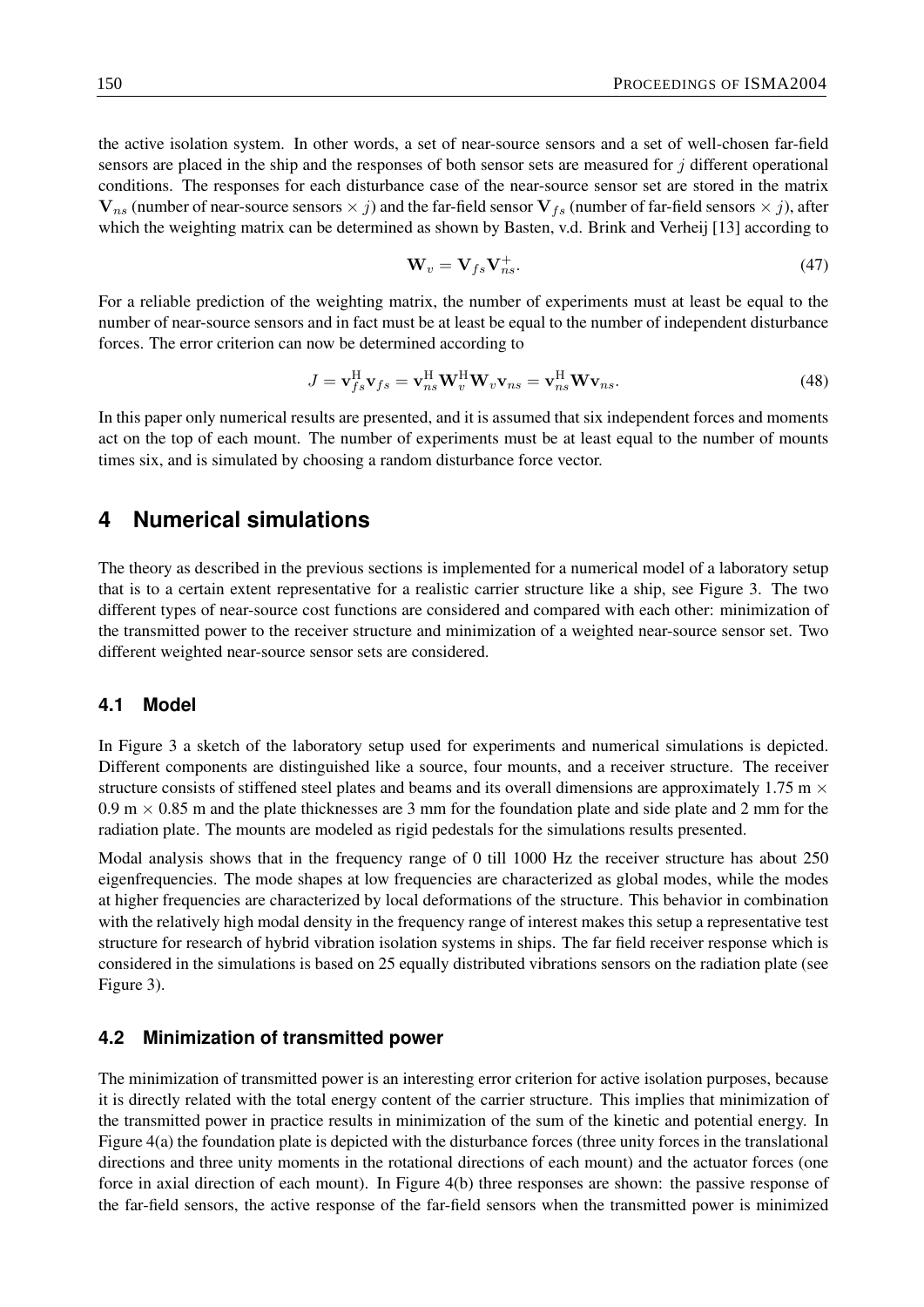and the minimum active response that can be obtained with minimization of the far-field sensor response itself. Minimization of the transmitted power results in an overall decrease of the far-field sensor response, but especially in the high frequency region the performance is much less than the optimal result.



Figure 4: Far-field sensor response with minimization of transmitted power.

#### **4.3 Minimization weighted near-source error criteria**

The other approach considered in this paper is based on weighting near-source sensor signals with a measured transfer matrix, describing the relation between near-source sensors and far-field sensors. The far-field sensor set is composed of the 25 vibration error sensors at the radiation plate as shown in Figure 3. First, the velocities at the connection points of the mounts with the receiver structure are considered as near-source sensor set, see Figure 5(a). In Figure 5(b) the far-field response is shown for the passive case, minimization of the unweighted near-source sensor response, the weighted near-source sensor response with minimization of the far-fields sensor response itself. When the near-source sensor response is minimized without a weighting matrix, poor reduction is obtained at the radiation plate. At some frequencies the response is even larger than the passive response. When a weighting matrix is determined as shown in equation (47), the obtained reduction is almost as large as in case of minimization of the far-field response. This is the goal of using the weighting matrix and improves the reduction considerably in comparison with the unweighted near-source error criterion.

The considered near-source error criterion with minimization of the translational and angular velocities of the receiver structure at the mount positions, is for practical reasons, not very attractive. A near-source sensor set is considered which consists only of normal velocity sensors at the foundation plate, see Figure 6(a). The weighting matrix for this sensor set can be determined with the same procedure and the results are shown in Figure 6(b). Active isolation based on minimization of the unweighted near-source sensor signals gives poor results. Weighting of the near-source sensor signal gives similar reductions as direct minimization of the far-field sensors.

### **4.4 Global response**

Another important point of attention in case of active isolation is the global response of the receiver structure. Error criteria or cost functions based on a small part of the receiver structure in general results in a reduction at the error sensors itself, but may lead to an increase of the overall response. The overall measure is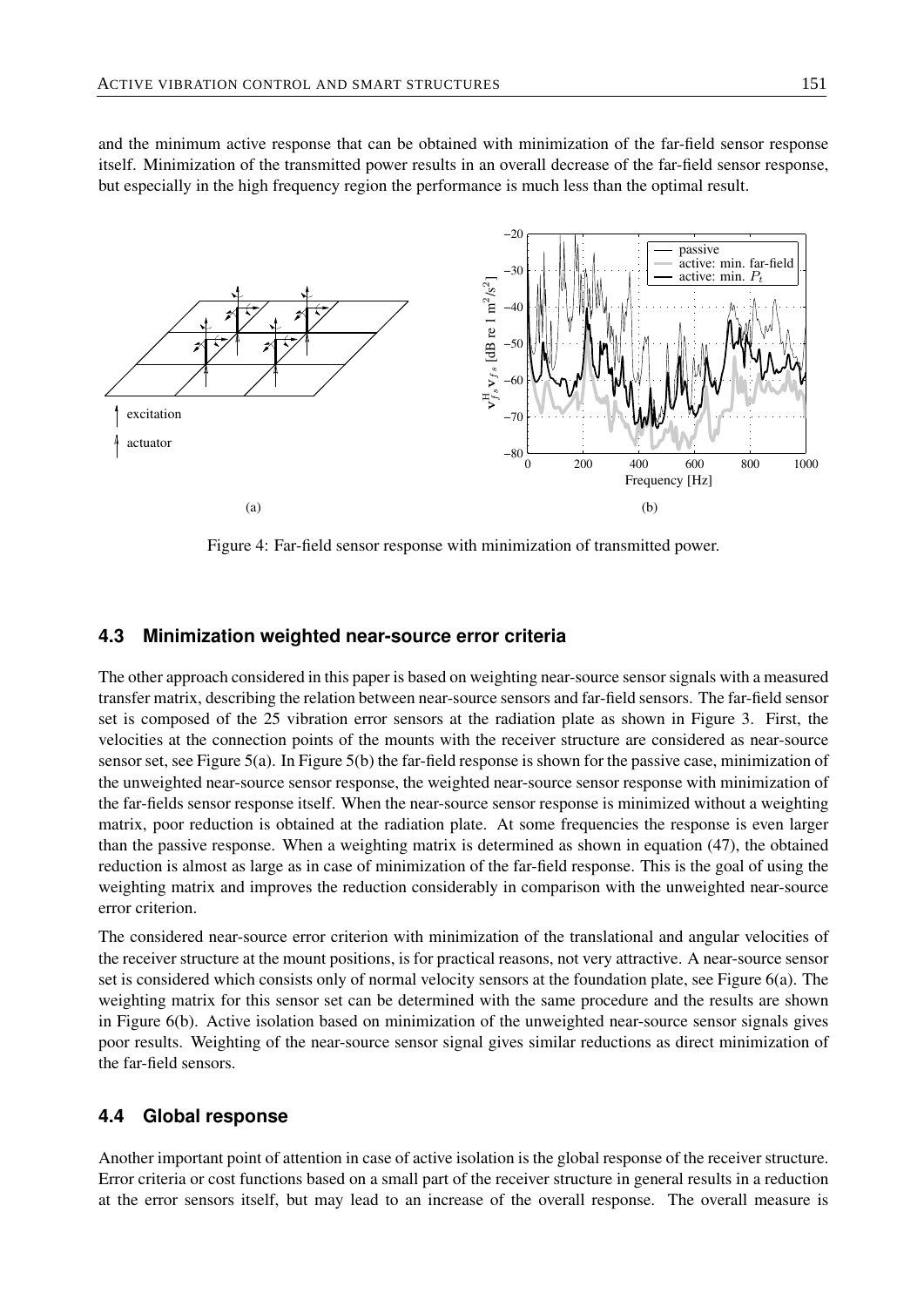

Figure 5: Far-field sensor response for minimization of the velocities at the mount positions of the receiver (near-source sensor set 1).



Figure 6: Far-field sensor response for (weighted) minimization of a velocity sensor set at the foundation plate (near-source sensor set 2).

defined in this case as the quadratic summation of the velocities at all nodal points of the receiver structure:  $J = \mathbf{v}_{tot}^H \mathbf{v}_{tot}$ . In Figure 7(a) the total response is shown for the passive situation, for minimization of the first considered (unweighted) near-source cost function (minimization of the connection velocities), for minimization of the second considered cost function (a set of normal velocities at the foundation plate) and for minimization of the total velocity response itself. Minimization of the receiver velocities at the connection points leads to a poor reduction of the overall response and at some frequencies the response is even larger compared to the passive response. It is seen that minimization of the near-source sensor set at the foundation plate results in a well overall reduction of the total response. In Figure 7(b) the total receiver response is depicted for minimization of the far-field sensor set situated at the radiation plate and for minimization of the transmitted power. As expected, minimization of the transmitted power results in almost the same reduction as minimization of the total velocity response itself, just a little bit less. The sum of the quadratic velocities at all nodal points of the receiver structure is a good indication of the kinetic energy of the system resulting in a good reduction. Minimization of the far-field sensor set gives poor reduction in terms of the overall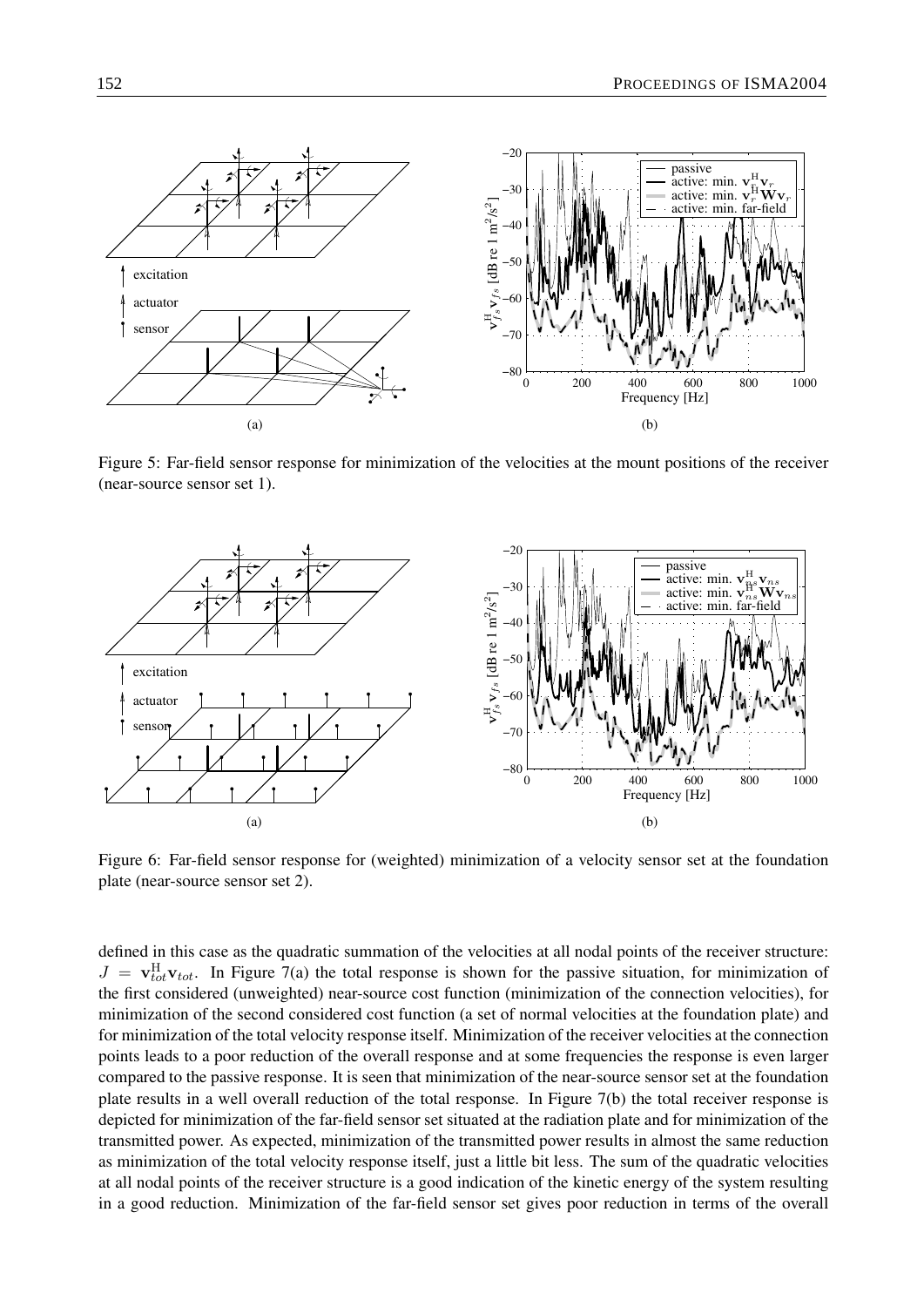response.



Figure 7: Influence of different cost functions on the total response of the receiver structure.

The total velocity response as shown in Figure 7(b) is not such a good measure to judge all considered error-criteria with respect to the far field response of the receiver structure. The response of the foundation plate is also taken into account in the total velocity response and has a relatively large contribution because it is situated near the source of excitation. So especially the performance of the near-source error criteria can be overestimated with respect to the total response of the receiver structure. For this reason only the responses of the side plate and the radiation plate are taken into account as global far field response of the receiver:  $J = \mathbf{v}_{gl}^H \mathbf{v}_{gl}$  (see Figure 3). The vector  $\mathbf{v}_{gl}$  contains the velocities at all nodal points of the receiver plate and radiation plate. In Figure 8(a) the passive global response and the active global responses with



Figure 8: Influence of different cost functions on the global far field response (the side and radiation plate of the receiver structure).

minimization of the two near-source sensor sets and with minimization of the global response itself are shown. Both (unweighted) near-source sensor sets reduce only the response at the side and radiation plate at low frequencies, but at higher frequencies the reduction is limited or the active response even exceeds the passive response. In comparison with the total response, the reduction achieved with minimization of near-source sensor set 2 is poor, because mainly the response of the foundation plate is reduced. In Figure 8(b) the global far field response is shown for minimization of the transmitted power and for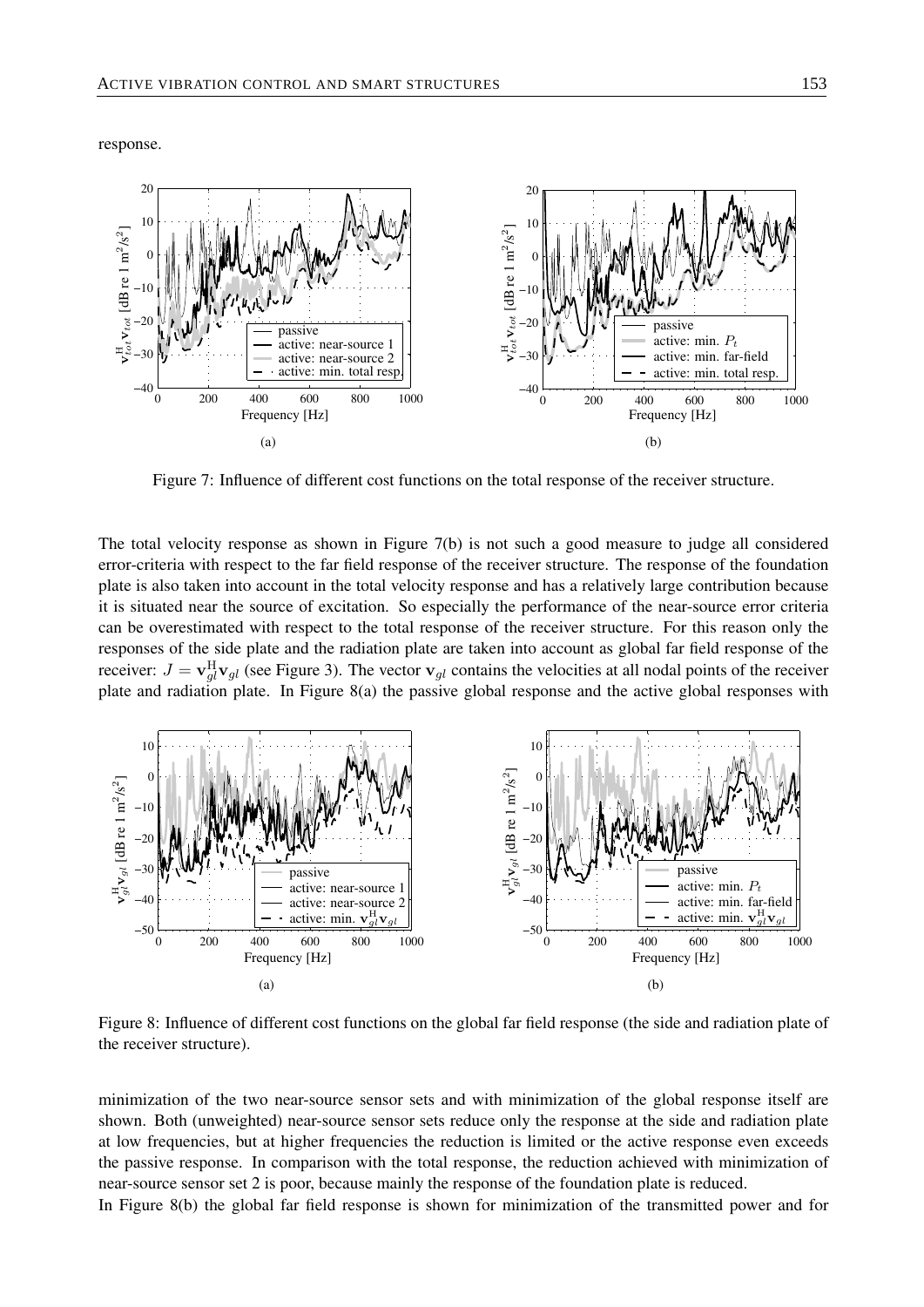minimization of the far-field sensor set. Minimization of the transmitted power results in a reduction of the global response over the whole considered frequency range. Minimization of the far-field sensor set results in a reduction at the radiation plate, but the response of the side plate may increase. This means that the global response is not necessarily reduced with minimization of the far-field sensor set. However, the reduction of the global response is considerably larger than the total response, which means that the response of the source plate has a relatively large contribution in the active response for this sensor strategy. The active response based on the far-field sensor set results in a better global reduction than the responses based on the unweighted near-source sensor sets for the considered isolation system. The global and total responses of the weighted near-source sensor sets (weighted with the response based on the far-field sensor set) are not depicted because the same actuator forces are determined as in case of direct minimization of the far-field sensor set. This means that the total and global response with minimization of both weighted near-source sensor sets are similar to the total and global response with minimization of the far-field sensor set.

## **5 Discussion**

For implementation of active isolation systems for noise reduction in ships, it is preferable to locate the sensors near the resiliently mounting system of the engine for reasons of simplicity, easier practical implementation and cost reduction. Two techniques of these so-called near-source error sensor strategies are analyzed: minimization of the transmitted power and weighting of a near-source sensor set in such a way that a far-field sensor response is minimized. The weighting matrix is obtained with off-line experiments. A theoretical model is presented to investigate the different error criteria with numerical simulations on a demonstrator model that is to a certain extent representative for a realistic application in terms of dynamical behavior.

It is shown that minimization of transmitted power leads to a reduction of the chosen far-field sensor set, although the performance is not so good as with minimization directly on the far-field sensor set. The advantage of minimization of transmitted power is that a global reduction is obtained, but it is known that this error criterion is very sensitive for measurement errors and it is hardly possible to apply this error strategy in practical isolation systems. For this reason the alternative near-source cost function is analyzed, based on weighting of a near-source sensor set. Weighting of a near-source sensor set leads to a very good performance at the far field sensors, that is comparable with direct minimization of the far-field sensor set. However, minimization of the specific far-field sensor set is no guarantee that a reduction of the overall vibration level is obtained, even an increase in comparison with the passive response is possible, so care must be taken in the choice of the far-field sensor set. Therefore, weighting strategies giving good global reductions have to be investigated in more detail.

Also the robustness of the weighting method has to be studied. Analysis using singular value decomposition of the weighting matrix showed that the structural transfer matrices are dominated by just a few singular values and corresponding singular vectors [13]. This can be used to determine a more robust weighting matrix. Also further investigation is necessary for an experimental procedure to measure the weighting matrix.

## **6 Acknowledgements**

This research was carried out under the joint research program "Hybrid Isolation of Structure Borne Sound" from TNO TPD and the University of Twente.